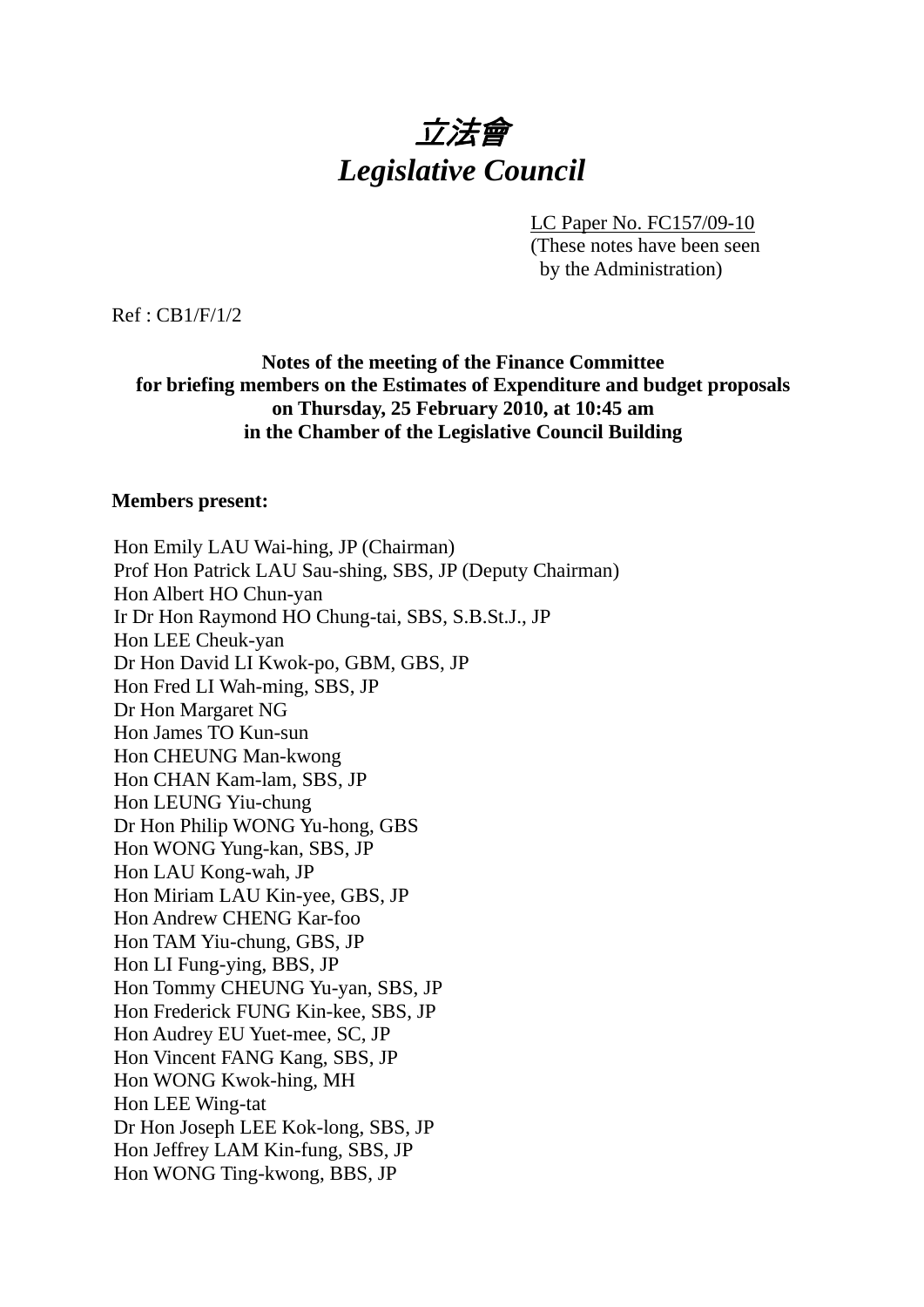Hon Ronny TONG Ka-wah, SC Hon KAM Nai-wai, MH Hon Cyd HO Sau-lan Hon Starry LEE Wai-king Hon CHAN Hak-kan Hon Paul CHAN Mo-po, MH, JP Hon CHAN Kin-por, JP Dr Hon Priscilla LEUNG Mei-fun Hon CHEUNG Kwok-che Hon IP Wai-ming, MH Hon IP Kwok-him, GBS, JP Dr Hon PAN Pey-chyou Hon Paul TSE Wai-chun

#### **Members absent:**

Hon Mrs Sophie LEUNG LAU Yau-fun, GBS, JP Hon LAU Wong-fat, GBM, GBS, JP Hon Timothy FOK Tsun-ting, GBS, JP Hon Abraham SHEK Lai-him, SBS, JP Hon Andrew LEUNG Kwan-yuen, SBS, JP Hon CHEUNG Hok-ming, GBS, JP Hon CHIM Pui-chung Dr Hon LAM Tai-fai, BBS, JP Dr Hon LEUNG Ka-lau Hon WONG Sing-chi Hon WONG Kwok-kin, BBS Hon Mrs Regina IP LAU Suk-yee, GBS, JP Dr Hon Samson TAM Wai-ho, JP

#### **Public officers attending:**

| Mr John TSANG, JP           | <b>Financial Secretary</b>                 |
|-----------------------------|--------------------------------------------|
| Professor K C CHAN, SBS, JP | Secretary for Financial Services and the   |
|                             | Treasury                                   |
| Mr Stanley YING, JP         | Permanent Secretary for Financial Services |
|                             | and the Treasury (Treasury)                |
| Ms Bernadette LINN, JP      | Deputy Secretary for Financial Services    |
|                             | and the Treasury (Treasury)1               |
| Ms Elsie YUEN               | Principal Executive Officer (General),     |
|                             | Financial Services and the Treasury Bureau |
|                             | (The Treasury Branch)                      |
| Mr Clement LEUNG, JP        | Deputy Secretary for Financial Services    |
|                             | and the Treasury (Treasury)2               |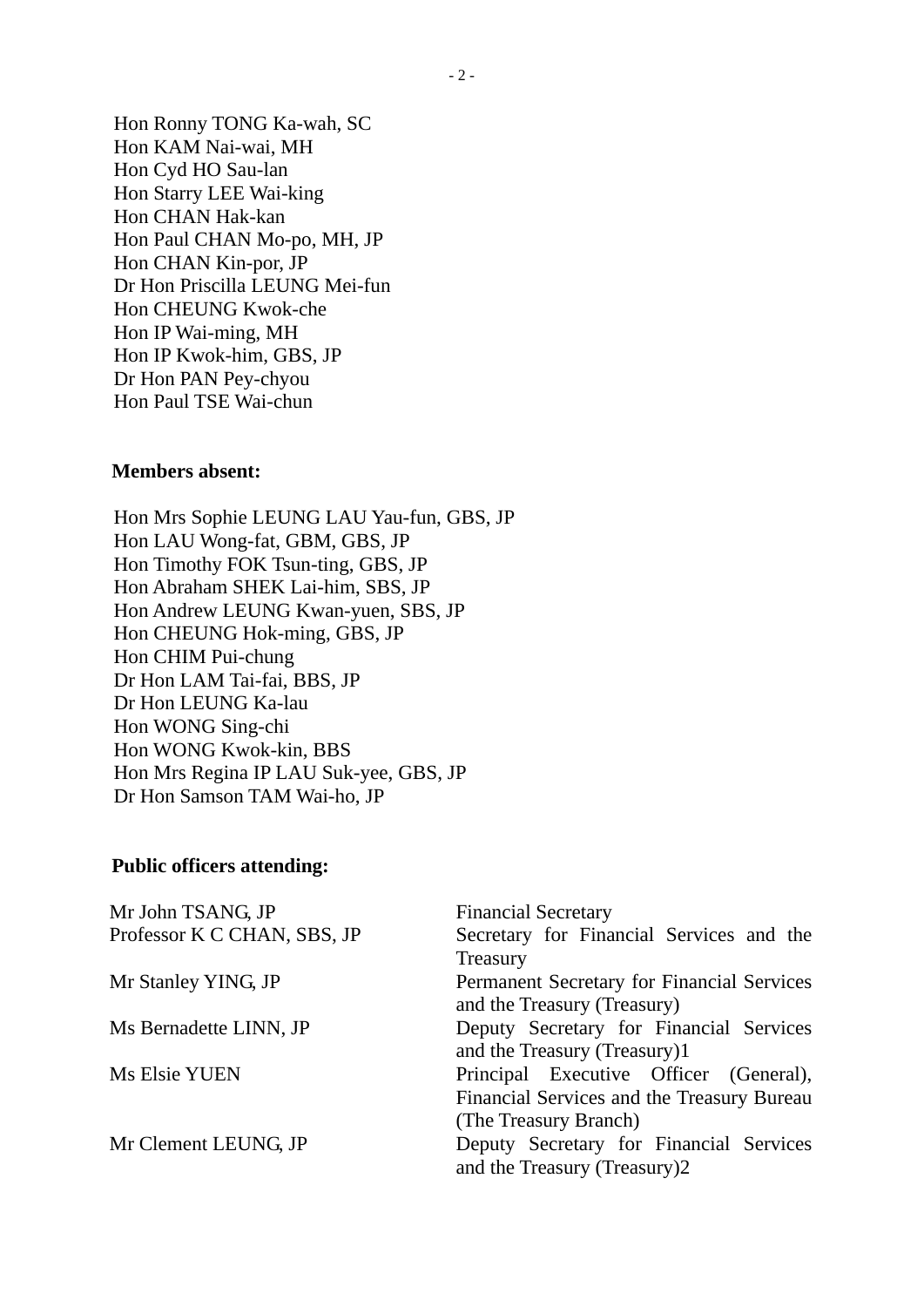| Ms Doris HO<br>Ms Shirley LAU, JP<br>Mrs Helen CHAN, JP<br>Mr Freely CHENG<br>Ms Jessie WONG                   | Deputy Secretary for Financial Services<br>and the Treasury (Treasury)3<br>Principal Assistant Secretary for Financial<br>Services and the Treasury (Treasury)<br>Government Economist<br>Administrative Assistant to Financial<br>Secretary<br>Administrative Assistant to Secretary for<br>Financial Services and the Treasury |
|----------------------------------------------------------------------------------------------------------------|----------------------------------------------------------------------------------------------------------------------------------------------------------------------------------------------------------------------------------------------------------------------------------------------------------------------------------|
| <b>Clerk in attendance:</b><br>Mrs Constance LI                                                                | <b>Assistant Secretary General 1</b>                                                                                                                                                                                                                                                                                             |
| <b>Staff in attendance:</b>                                                                                    |                                                                                                                                                                                                                                                                                                                                  |
| Ms Anita SIT<br>Mr Noel SUNG<br>Miss Joanne FONG<br><b>Ms Alice CHEUNG</b><br>Mr Frankie WOO<br>Ms Christy YAU | Chief Council Secretary (1)5<br>Senior Council Secretary (1)4<br>Senior Council Secretary (1)7<br>Senior Legislative Assistant (1)1<br>Senior Legislative Assistant (1)3<br>Legislative Assistant (1)1                                                                                                                           |

 $-3-$ 

#### Action

 The Chairman welcomed Professor K C CHAN, Secretary for Financial Services and the Treasury (SFST) and his colleagues to the meeting. She informed members that Mr John TSANG, the Financial Secretary (FS), would arrive at 11:30 am.

\_\_\_\_\_\_\_\_\_\_\_\_\_\_\_\_\_\_\_\_\_\_\_\_\_\_\_\_\_\_\_\_\_\_\_\_\_\_\_\_\_\_\_\_\_\_\_\_\_\_\_\_\_\_\_\_\_\_\_\_\_\_\_\_\_\_\_\_

2. SFST gave a Powerpoint presentation on the 2010-2011 Budget and briefed members on the following --

- (a) special measures amounting to over \$20 billion to provide relief and to consolidate economic recovery, and other major expenditure initiatives;
- (b) major revenue initiatives;
- (c) estimates of government revenue for 2010-2011;
- (d) estimates of recurrent government expenditure on various policy area groups for 2010-2011; and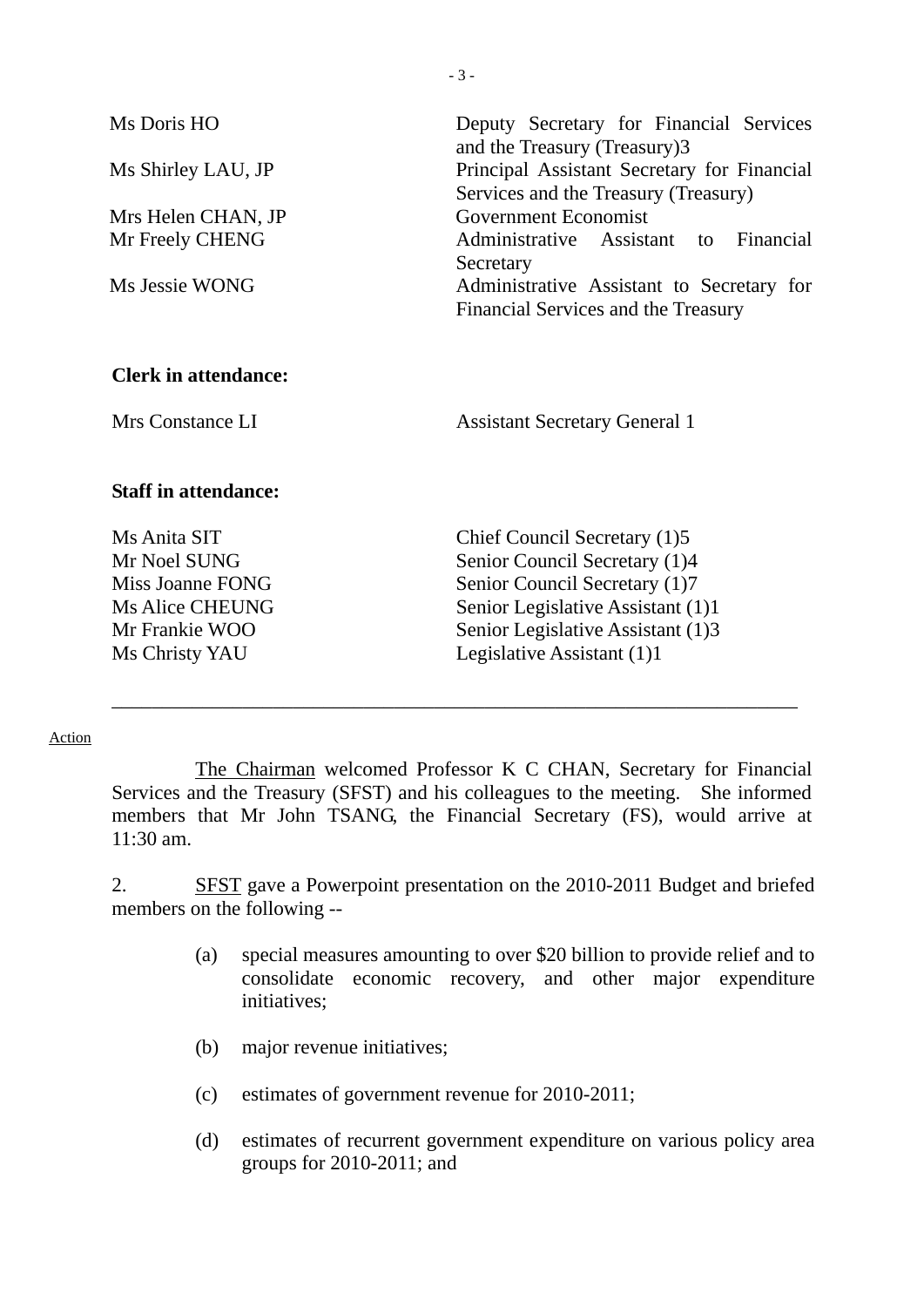(e) Medium Range Forecast covering the five years from 2010-2011 to 2014-2015.

 (*Post-meeting note*: The notes of the Powerpoint presentation (LC Paper No. FC74/09-10(01) were issued to members via Lotus Note on 26 February 2010.)

## Tackling the risk of asset-price bubbles

3. Mr Albert HO noted that for the purpose of increasing residential land supply, the Government would put up some urban residential sites on the Application List for sale by auction or tender in the coming two years if these sites had not been triggered for auction. He considered that in order to take timely action to tackle the risk of asset-price bubbles, the Administration should put up those sites for auction/tender if those sites had not been triggered after six to nine months, instead of two years.

4. SFST responded that the Application List system had proved to be effective in handling land sale, and measures would be taken to further improve the system. The Secretary for Development would explain the improvement measures to the public shortly.

5. Mr Albert HO queried why the Administration proposed to increase the rate of stamp duty only for transactions of properties valued more than \$20 million, and why only buyers of properties valued more than \$20 million would be disallowed to defer payment of stamp duty. He opined that the requirement for immediate payment of stamp duty should be applied across the board to all property transactions in order to curb speculation activities. He also opined that the Government should consider resuming the construction of Home Ownership Scheme (HOS) flats in face of the heated property market.

6. Mr James TO asked whether the Administration had conducted a systematic analysis of property transaction cases before taking a decision to increase the stamp duty rate for properties valued more than \$20 million. As regards the initiative of revitalizing the HOS secondary market, Mr TO asked whether the Administration had analysed the occupancy situation of HOS flats and made assessment of the number of HOS flats that would be available for sale in the secondary market.

7. SFST responded that the proposed increase in stamp duty and the disallowance of deferment of payment of stamp duty for properties valued more than \$20 million targeted at the property market segment where there had been marked upsurge in prices and notable speculation activities in recent months. The proposed measures were also in line with those introduced by the Hong Kong Monetary Authority to tighten the control on the granting of mortgage loans for properties valued more than \$20 million. The Government would closely monitor the development in the property market and would introduce further measures, where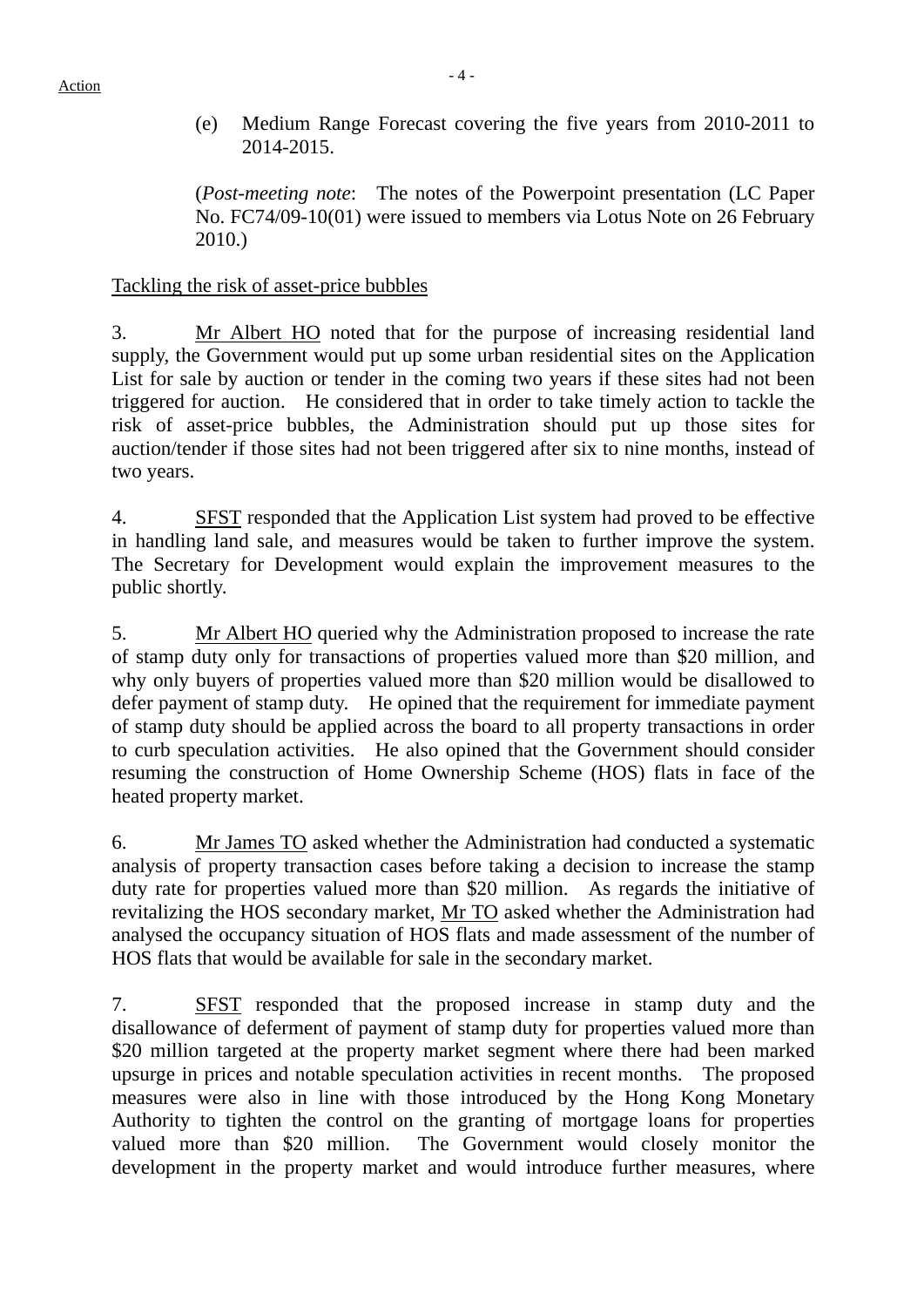Action **Figure 2** - 5 -

justified, to prevent asset-price bubbles. As regards the revitalization of the HOS secondary market, SFST advised that the objective of the measure was to increase the supply of medium and low-priced flats. The relevant policy bureau was working out the arrangements with the Housing Authority.

8. Mr Vincent FANG said that he supported the initiatives to ensure a healthy and stable development of the property market, and enquired whether the Urban Renewal Authority (URA) would concentrate on the development of small and medium sized flats in implementing redevelopment projects so as to meet the strong demand of citizens for this type of residential flats.

9. FS responded that the Government was reviewing the Urban Renewal Strategy in collaboration with URA and would engage the public in the process. The issue of whether URA's redevelopment projects should focus on the development of small and medium sized flats would be considered during the review. FS pointed out that URA's redevelopment plan for the Ma Tau Wai area would focus on the development of small and medium sized flats.

10. Mr LEE Wing-tat considered that the Administration had not introduced effective measures to stabilize the property market. He opined that in order to stabilize the heated property market, the Administration should ensure the provision of about 20 000 private residential units each year, put on auction or tender those sites on the Application List that had not been triggered for auction for a year, and prohibit developers from offering second mortgages to property buyers.

11. FS clarified that the Administration would within two years put up several urban residential sites on the Application List for sale by auction or tender, if they had not been triggered. The Administration might put up those sites for auction or tender within a shorter period having regard to the market situation. The Secretary for Development would provide more details of the arrangement at a press conference later. FS stressed that the Administration had to act prudently to prevent public policies from causing wild fluctuations in property price, as such fluctuations would have profound impact on the economy, thousands of flat owners and the public.

12. Ms Audrey EU enquired about the indicators on which the Administration had based for assessing whether asset-price bubbles had formed, and the measures to be taken to tackle the risk. Ms EU asked why the Administration did not consider introducing legislation to regulate the sale of residential properties in order to tackle effectively the existing problems such as unreasonable floor numbering and developers providing misleading information regarding the saleable areas and developments in the vicinity of the properties concerned.

13. FS responded that based on available information, asset-price bubbles had not yet emerged but measures had been included in the Budget to prevent the emergence of such bubbles. The Administration would monitor a number of factors such as the overall economic situation, flow of capital, supply of residential flats,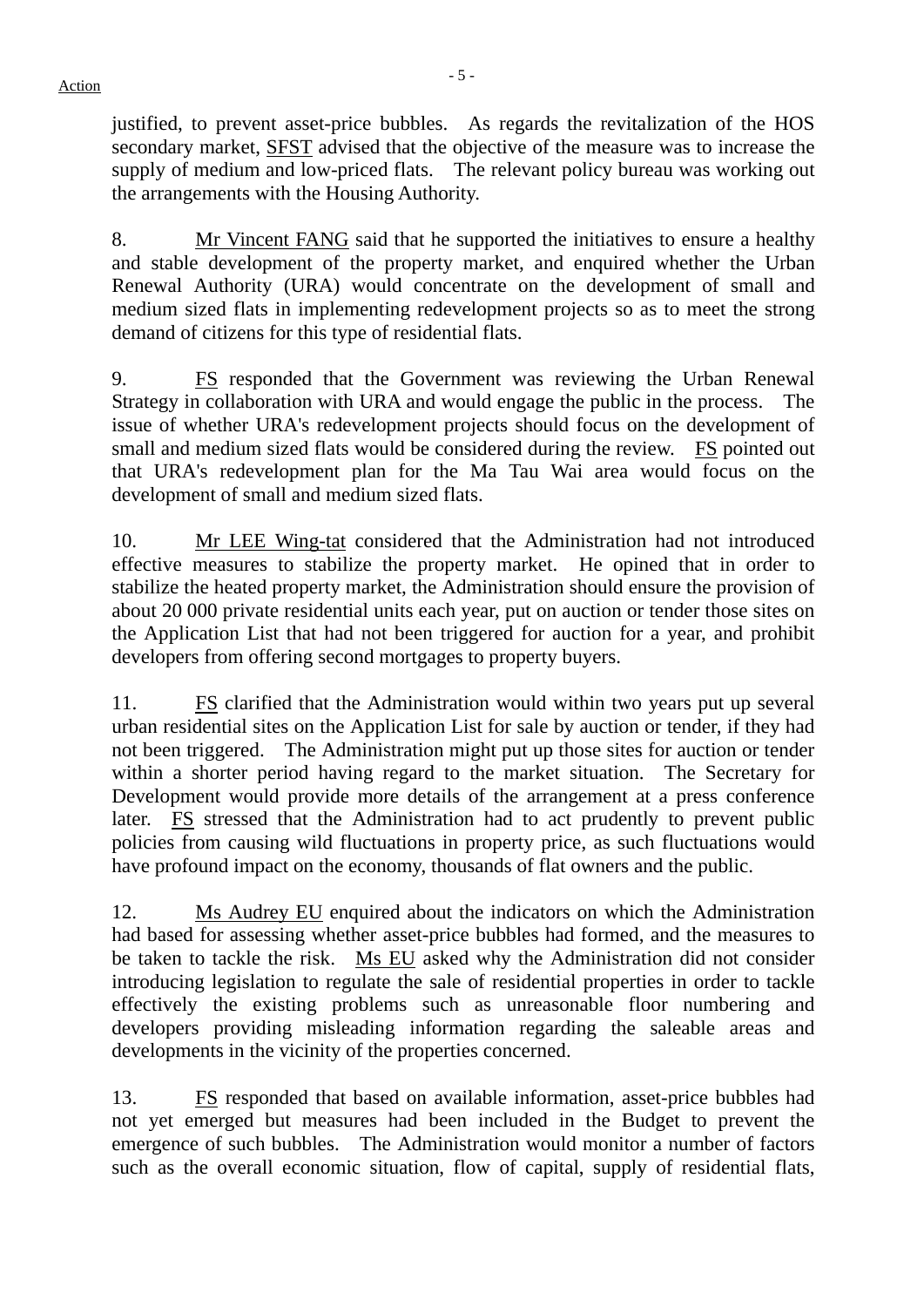speculation activities on the property market, and affordability of residential properties to general households, etc. The Administration would also closely monitor changes in market interest rates as these would have a direct impact on the property market. Regarding measures to regulate the sale of residential properties, FS said that he would discuss with the relevant Bureau and consider introducing regulatory measures as and when necessary.

## Old buildings and industrial buildings

14. While expressing appreciation for the Administration's quick response in redeveloping the site of the collapsed building and the nearby buildings in Ma Tau Wai, Dr Priscilla LEUNG expressed concern about the rehousing arrangements for residents in the affected areas. She asked whether public housing units in the Ma Tau Wai area or in neighbouring districts would be provided to the affected residents. Dr LEUNG opined that given the large number of old buildings in the territory aged over 30 years or more, the Administration should map out an overall re-development plan for old buildings and comprehensive rehousing arrangements for affected residents.

15. SFST responded that the Development Bureau had announced the plan for redevelopment of the Ma Tau Wai area, and would respond to Members' further questions on related issues at the relevant special Finance Committee meeting for examination of the Estimates.

## Revitalization of industrial buildings

16. Prof Patrick LAU opined that in revitalising old industrial buildings, the Government should adopt a holistic approach and draw up plans for renovating the ancillary facilities in the areas concerned. To provide impetus to the initiative, he enquired whether the Administration had plans to relocate government offices to old government industrial buildings and/or private industrial buildings. FS responded that the Government was studying the feasibility of relocating certain government offices to industrial buildings.

## Development of remote districts

17. Mr Paul TSE asked whether the Administration would consider using tax incentives to encourage large corporations to move their offices from the busy commercial districts to the remote districts such as Tuen Mun and Tin Shui Wai, so as to create more job opportunities and promote business activities in the remote districts.

18. In response, SFST said that the provision of tax incentives might not be effective in encouraging sizable corporations to set up their offices in remote districts, as these corporations would take into consideration many factors in selecting the location for their offices. To sustain economic development, the Government would aim at providing suitable sites and related facilities for different business sectors.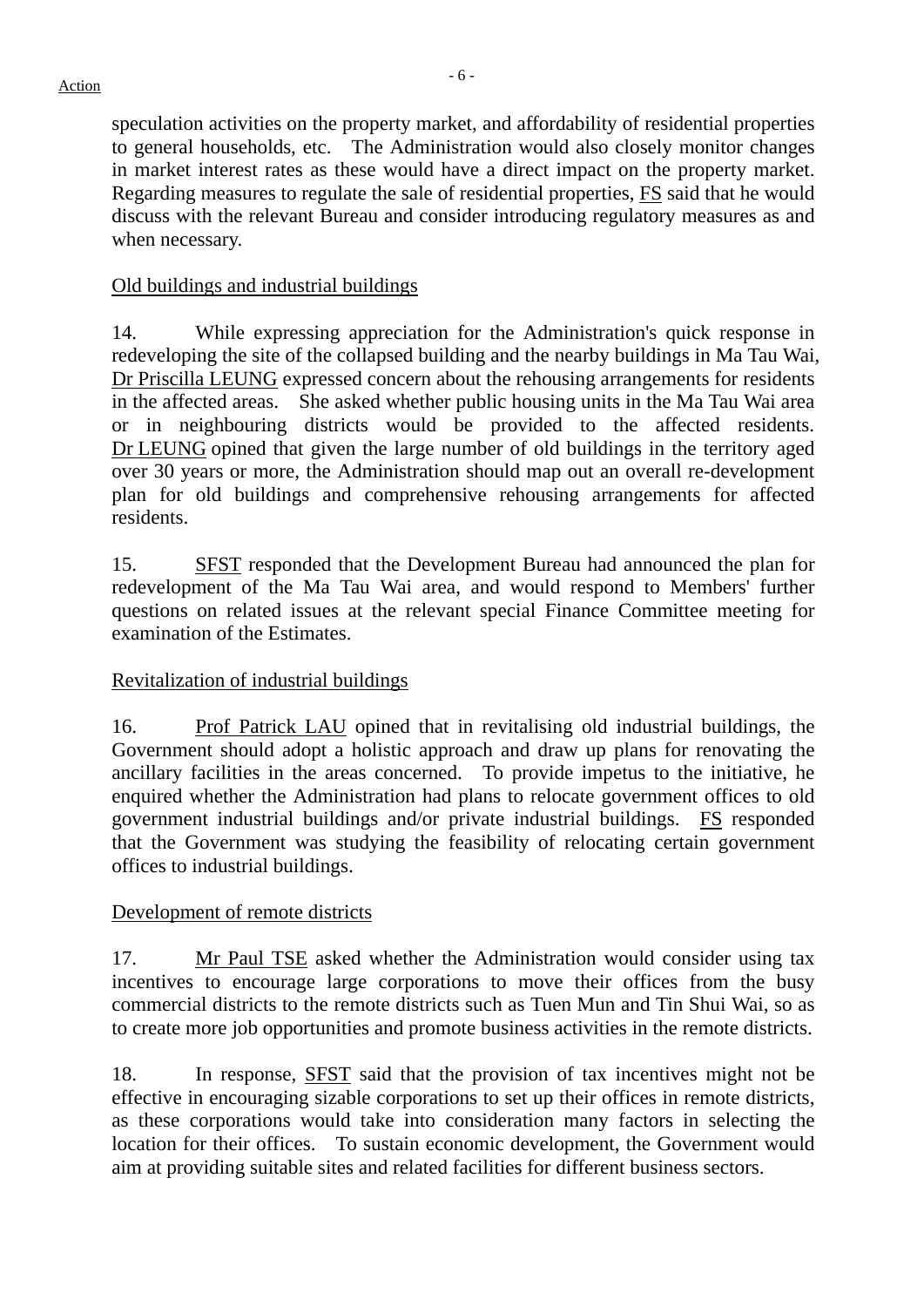Developing the economy

19. Pointing out that the Singapore government had recently revamped its taxation system to provide more tax concessions for enterprises for productivity and innovation enhancement, Mr Paul CHAN suggested that the Administration set up an expert working group to consider ways to promote the creativity and innovation industries through tax concessions. SFST took note of the suggestion.

20. Mr IP Kwok-him opined that the Administration should introduce more measures to boost the economy so as to increase job opportunities and alleviate poverty. Mr IP expressed concern that while overseas countries invested heavily in initiatives to boost economic development, only \$7.7 billion was provided in Hong Kong for recurrent government expenditure on the "Economic" policy area, and no tax incentives were introduced to encourage development in this area. He called on the Administration to step up investment in innovation, science and technology development to enhance Hong Kong's capability for further economic development.

21. SFST responded that the Government's initiatives to boost the economy were included under various programme areas, such as the development of the major infrastructure projects to create more jobs, provisions for education and technology research, provision of land for the six priority industries, and further development of the Hong Kong Science Park. Given that the overall leasing rate of the two phases of the Hong Kong Science Park was close to 85%, the Administration would seek Finance Committee's approval in 2010-2011 for the Phase 3 development of the Hong Kong Science Park at an estimated cost of some \$4.9 billion.

22. Mr CHAN Kin-por pointed out that Singapore and Shanghai had stepped up efforts in alluring international conglomerates to set up their regional headquarters in the country/city, and this would result in businesses moving out of Hong Kong. opined that the Administration should take proactive measures to enhance Hong Kong's competitiveness. FS took note of Mr CHAN's view.

23. Ms Miriam LAU said that she agreed that the long-team solution to unemployment and poverty was to promote economic growth and provide opportunities for wealth creation in the community. While the policy direction depicted in the Budget was correct, the steps proposed were grossly inadequate. For instance, the Budget had not included concrete measures on nurturing of professionals and talents for the six industries, and for the development of green economy. Ms LAU enquired about the provisions for nurturing of professionals and talents for industries, promotion of tourism, and training of the middle-age group in areas such as information technology and language to enhance their chance of finding jobs.

24. FS responded that for the purpose of promoting the development of industries, the Government would optimise the use of land resources and provide the necessary financial support, including strengthening manpower training for industries,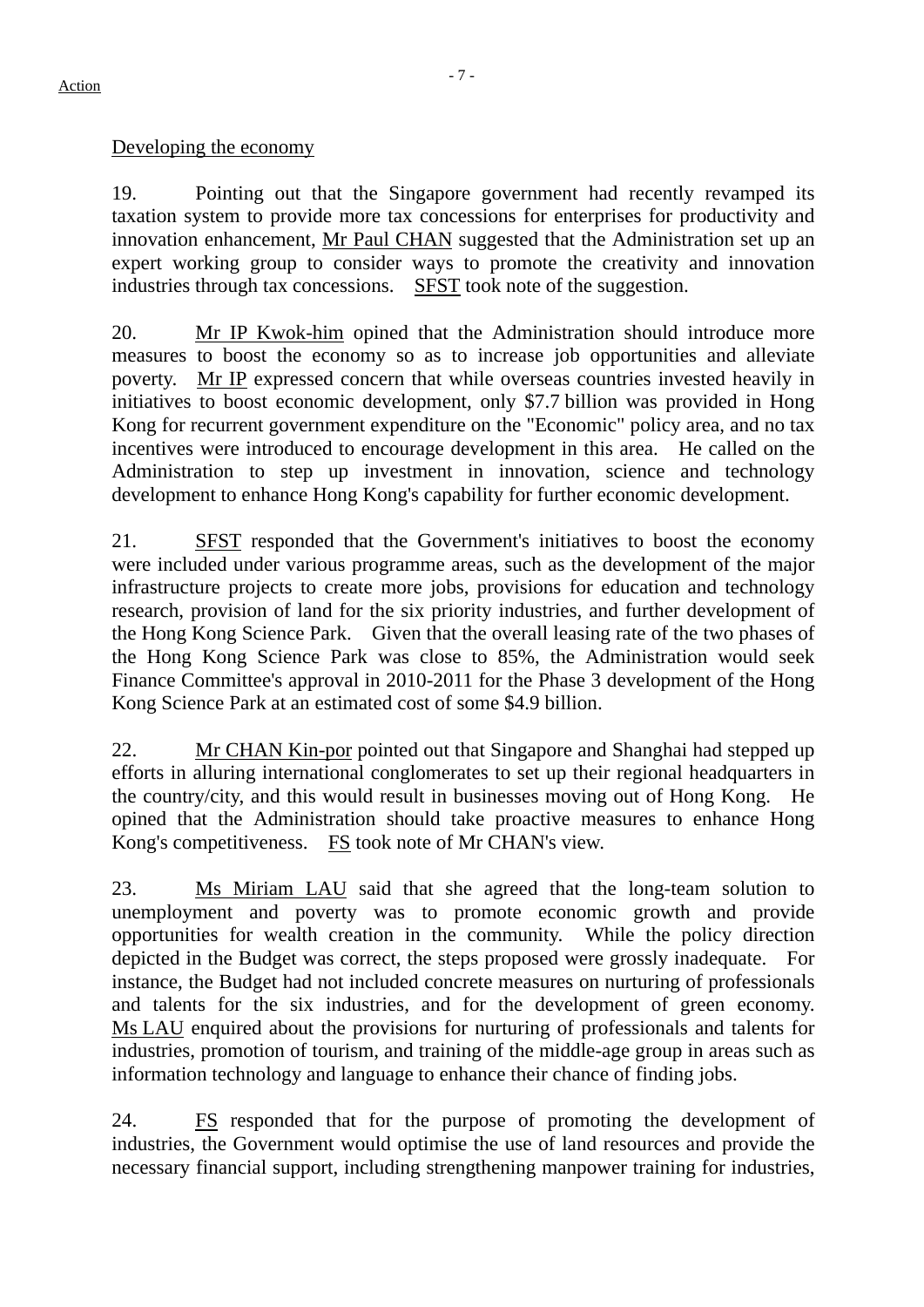and for new initiatives drawn up by the relevant Bureaux. FS stressed that the Government had already introduced a number of training and re-training programmes to help the middle-aged to find jobs.

25. While expressing support for the initiatives for promoting the development of the six priority industries, Mr Vincent FANG asked what measures the Administration would take to foster the development of the four traditional pillar industries. FS responded that the Administration had always paid close attention to the further development of the four pillar industries and would introduce measures to foster their development as and when appropriate.

26. Noting that three new themed areas would be developed in the Hong Kong Disneyland, Mr WOMG Yung-kan enquired whether the Administration would consider developing other new tourist spots to attract more visitors. SFST responded that the Government had developed other new tourist attractions to foster the tourism industry, such as the Noah's Ark in Ma Wan, the Hong Kong National Geopark, and the 1881 Heritage at the former Marine Police Headquarters Historic Compound.

27. Mr WONG Yung-kan said that he had earlier moved a motion for debate in the Council urging the Government to formulate effective measures to promote the development of fishing activities in Hong Kong. As Hong Kong was surrounded by the sea with convenient transport facilities, development of fishing activities could promote tourism, as evidenced by the experience in other countries. SFST responded that the Tourism Commission would note Mr WONG's view. The Chairman advised that the issue could be raised with the relevant Bureau at the special Finance Committee meetings for examination of the Estimates.

28. Ir Dr Raymond HO expressed concern about the investment in research and development (R&D) in Hong Kong. Referring to paragraph 98 in FS's Budget Speech which stated that with the concerted effort of the Government and the industry, the contribution of business organizations to the total expenditure on R&D in Hong Kong increased from 24 % in 1999 to 43 % in 2008, he sought information on the total expenditure on R&D in Hong Kong in 1999 and 2008, and the respective contributions of the Government and the private sector on R&D in these two years.

> (*Post-meeting note*: The Administration's response was circulated to members vide LC Paper No. FC77/09-10 on 12 March 2010.)

## Alleviating poverty

29. Mr Paul TSE opined that instead of introducing relief measures in a piecemeal and one-off manner in the annual Budget, the Administration should demonstrate long-term commitment to tackle the problem of poverty. He asked whether the Administration would consider setting up a fund with the additional revenue generated from the increase in the stamp duty for properties valued more than \$20 million to implement measures for alleviating poverty.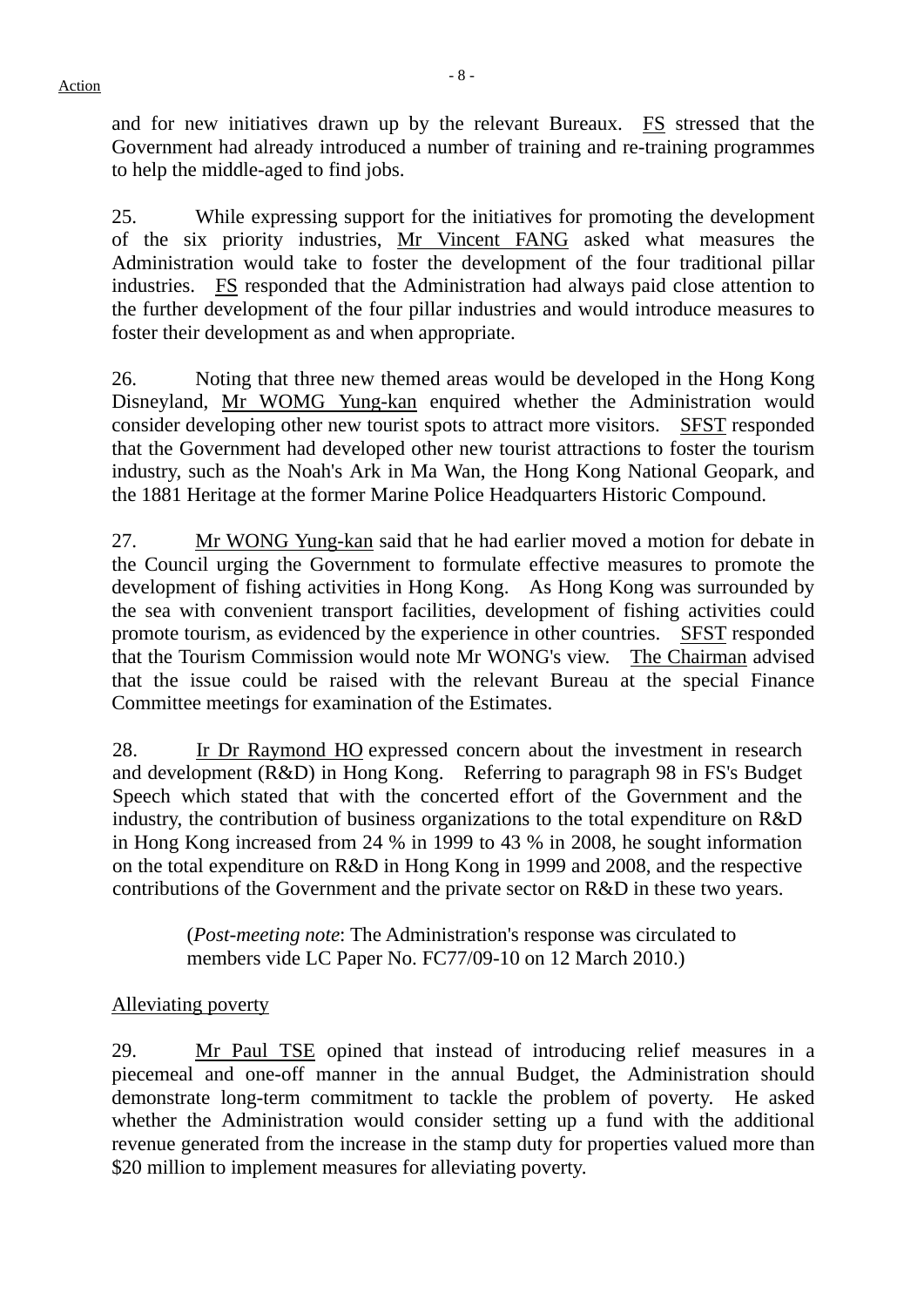30. SFST responded that the Government had long-term commitment to enhance the services and financial assistance to help the needy, as reflected by the continued increase over the years in government expenditure on public healthcare, welfare services, education, etc. Apart from the one-off relief measures, the Government had included in the 2010-2011 Budget additional provisions for strengthening various services such as those provided by the Hospital Authority and for promoting mental health. As stamp duty collections would be credited into the General Revenue Account from which provisions for Government expenditure would be made, it was not necessary to set up a separate fund for the proposals.

31. Mr Ronny TONG opined that instead of distributing surplus funds indiscriminately to different groups irrespective of their income, the Administration should target at the most needy people in devising relief measures. He said that relief measures introduced in the Budget would not benefit those needy people who were not living in public housing estates or owning a flat, not paying salaries tax and not receiving assistance from the Comprehensive Social Security Assistance scheme. While he concurred with FS that the long term strategy of the Administration for poverty alleviation was to develop the economy and invest in education, he considered that provisions for education were not adequate. For example, the Administration had not responded to the call for more publicly-funded tertiary education places. He further said that the Administration had not set priorities correctly. While the Administration would spend about \$3 billion on anti-drug initiatives, the total expenditure on enhancing the School-based After-School Learning and Support Programmes, subsidies for Internet access charges for students from low-income families and the Matching Grant Scheme for tertiary institutions amounted to only about \$1.5 billion.

32. FS responded that the relief measures introduced in the Budget were aimed at the most needy in the community. Over the past years, the Government had put in additional resources in areas such as education, healthcare, housing and welfare services to improve the living conditions of the whole community and to enhance the services and financial assistance for the needy. Particular attention was given to education and re-training in order to promote social mobility. To provide additional tertiary education places, the Government had made available a site for development of a self-financing tertiary institution.

33. Dr PAN Pey-chyou expressed concern that apart from some short-term relief measures, the Budget had not included any long-term initiatives to assist the low income people, especially when increasing number of people, including those with tertiary education, were falling into the low-income group with continual reduction in their income. Dr PAN asked whether the Administration would consider providing direct subsidies, such as transport support allowance and tax concessions, to assist the low income groups.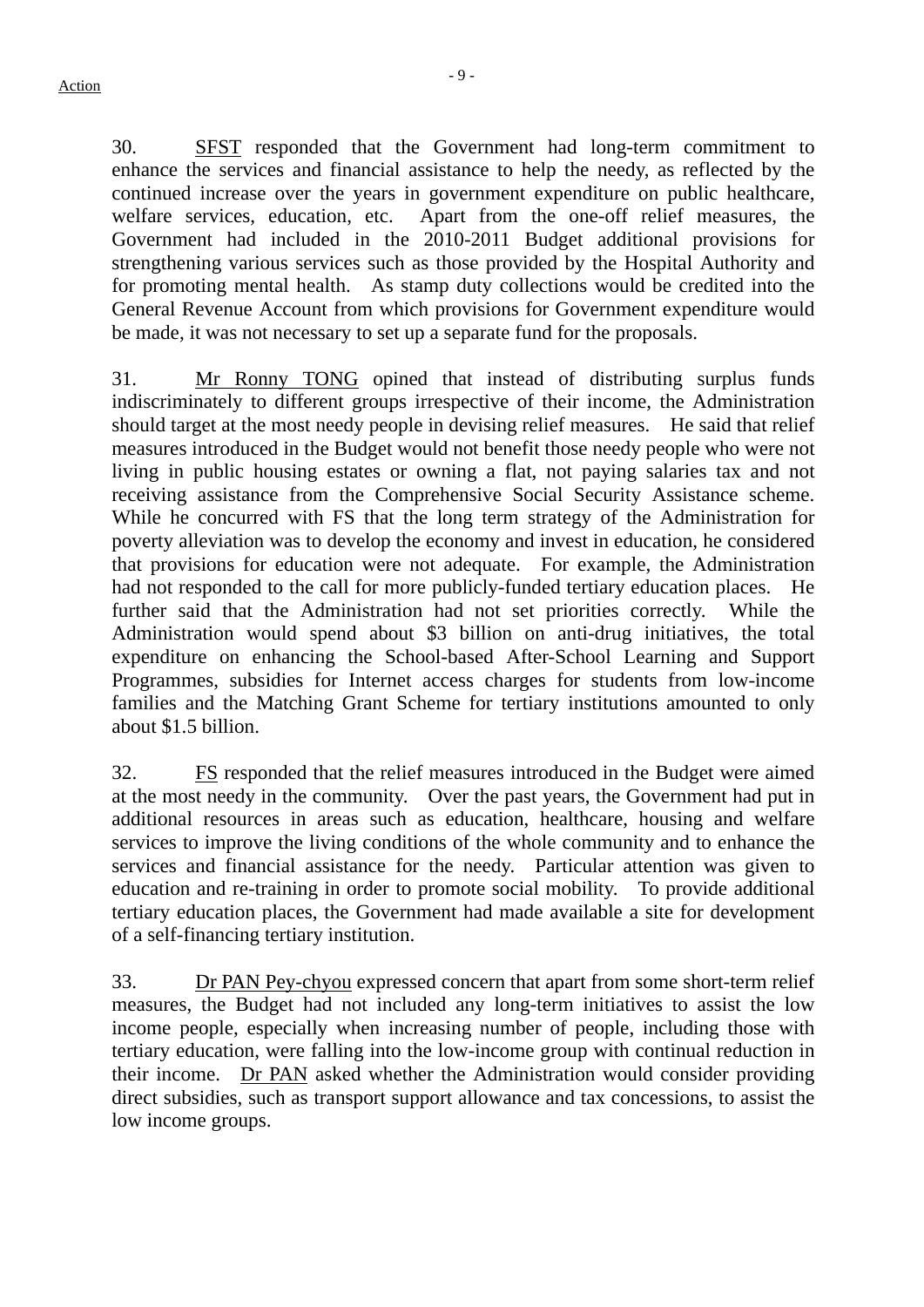34. FS responded that when the economy continued to improve, the whole community, including the low income group, would benefit. The Government's strategy for poverty alleviation was therefore to boost the economy and invest in education. The investment in education, infrastructure projects and social welfare were aimed to enhance Hong Kong's overall competitiveness and upgrade the capabilities of Hong Kong people to meet the challenges in face of social and economic changes. On the suggestion of providing tax concessions for different target groups, FS pointed out that the simple and low taxation system of Hong Kong had proved to be instrumental in upholding and developing Hong Kong's economy. Any changes to the taxation system would therefore need to be considered carefully.

35. Mr LEE Cheuk-yan opined that the Budget lacked vision and innovation for solving the deep-rooted social problems such as the disparity between the rich and the poor. The purported strategy of developing the economy in order to alleviate poverty would not be successful as the low income people had not been able to share the fruits of economic prosperity. The Administration also had not accurately targeted at the most needy when "handing out candies". He urged the Administration to adjust the "Big Market, Small Government" principle and take measures to achieve a fairer distribution of wealth in the community.

36. FS responded that the Government had all along strived to promote the development of the economy so that people in different strata would benefit. A substantial portion of public expenditure had been devoted to the provision of social services and the principle of "Big Market, Small Government" had proved to be effective in sustaining Hong Kong's development.

37. Ms Cyd HO opined that the provision of more public housing would help alleviate poverty. Instead of introducing one-off relief measures, the Administration should make use of the fiscal surplus to provide more public rental housing (PRH) units, which would also help create job opportunities and stabilise property prices.

38. In response, FS said that the Housing Authority would review the strategy for provision of PRH. He stressed that the PRH Waiting List system had been designed to meet the needs of different types of applicants and had proved to be a fair system for allocation of PRH units. The Housing Authority had to put in additional resources in order to meet the target of allocating public housing to eligible persons on the waiting list within three years.

39. Ms Cyd HO pointed out that while on average an eligible applicant could be allocated with a PRH unit within three years, some single applicants had to wait for up to 10 years. She asked whether the 2011 Census would collect information regarding the living conditions of households and their average expenses on accommodation. The Government Economist advised that the 2009-10 Household Expenditure Survey and the 2011 Census would provide updated information on those aspects.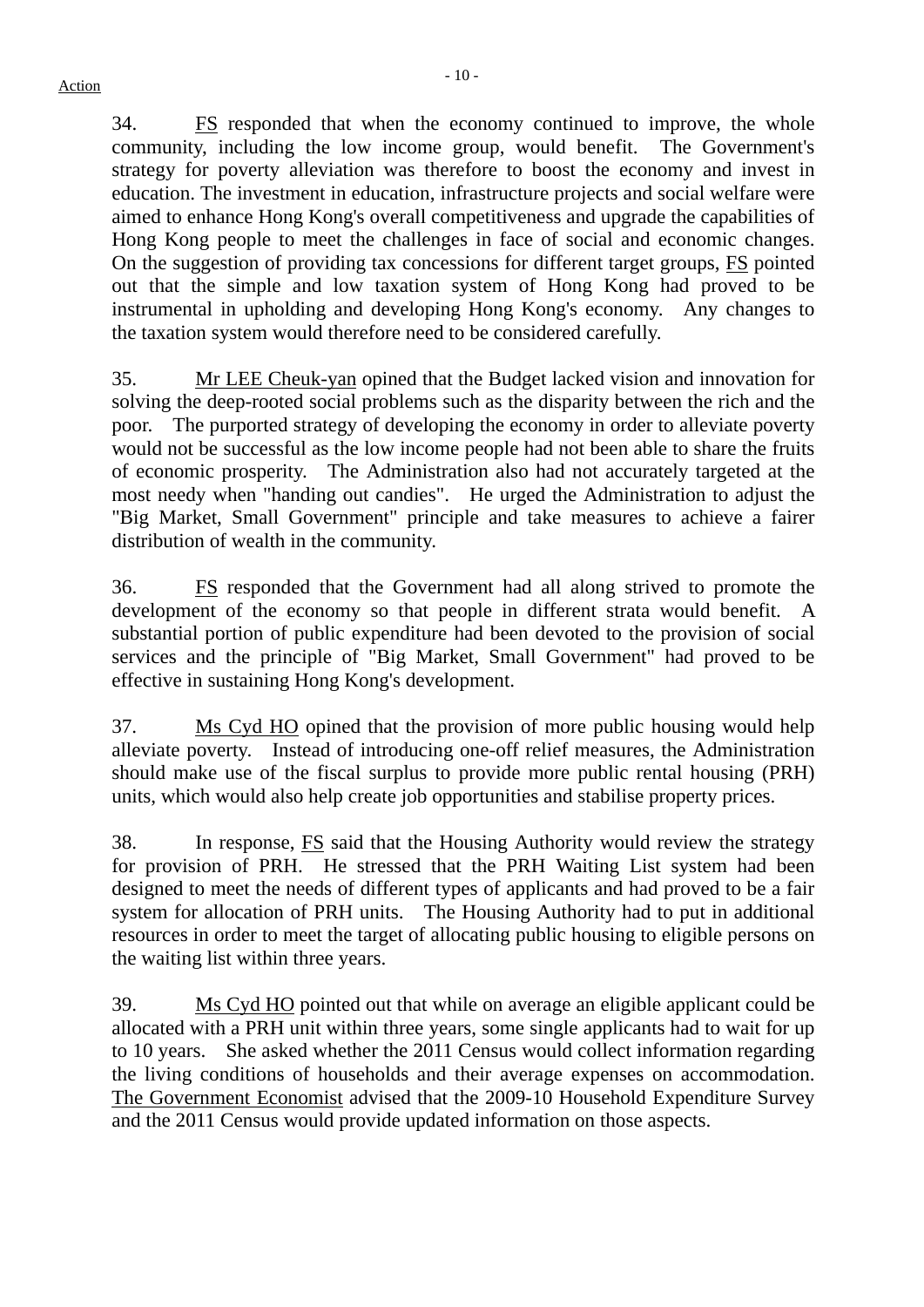40. Mr CHEUNG Kwok-che suggested that the some \$15 billion earmarked for the proposed relief measures should be redeployed for the creation of jobs, so as to assist the unemployed and the low income groups, and to narrow the disparity between the rich and the poor. He remarked that the funds would be sufficient to provide about 100 000 jobs with a monthly salary of \$6,000 for two years.

41. FS advised that it was the private sector that should provide the majority of job opportunities, although the Government would at extraordinary times put up special short-term measures to create additional job opportunities for relief purposes. FS pointed out that the unemployment rate had dropped from 5.4% in mid-2009 to 4.9% at the end of 2009, and the major infrastructure projects to be implemented in 2010 would further provide a large number of job opportunities.

42. Mr CHEUNG Kwok-che pointed out that the unemployment rate of young people aged between 15 and 24 was alarmingly high. He asked what assistance would be provided to this group of young people, especially the first-time job seekers, to find jobs. FS said that there were ongoing special programmes to assist young people aged between 15 and 24 to find jobs. The Government would identify more ways to create more job opportunities and help young people to find jobs.

43. Mr CHEUNG kwok-che and Mr Frederick FUNG called on the Administration to reconvene the Commission on Poverty. Mr FUNG pointed out that the majority of the 53 recommendations made by the Commission on Poverty had not yet been implemented. The 24 indicators showing the poverty situation in various districts had worsened over the years, and the Administration should step up its efforts to tackle the problem. He asked whether the Government would introduce measures to assist the unemployed in the 40 to 60 age group with low skills and low education qualification to find jobs.

44. FS advised that the Commission on Poverty was formed for a limited period, and its recommendations were being followed up by a dedicated team in the Labour and Welfare Bureau as an on-going programme. A mechanism was in place to co-ordinate the work of various Government bureaux/departments to tackle poverty. He would relay Members' views and concerns to the Labour and Welfare Bureau and the Administration was prepared to consider further proposals to deal with the poverty problem.

45. Mr IP Wai-ming expressed disappointment that the Administration had not drawn up any long term measures to tackle the problem of unemployment. He said that as some employers offered extremely low pay, many job vacancies had not been filled. The offer of a \$5,000 bonus to employees under the Pilot Employment Navigator Programme (PENP) would not help solve the unemployment problem in the long run, as the wages offered by employers were low and there was a manpower mismatch problem.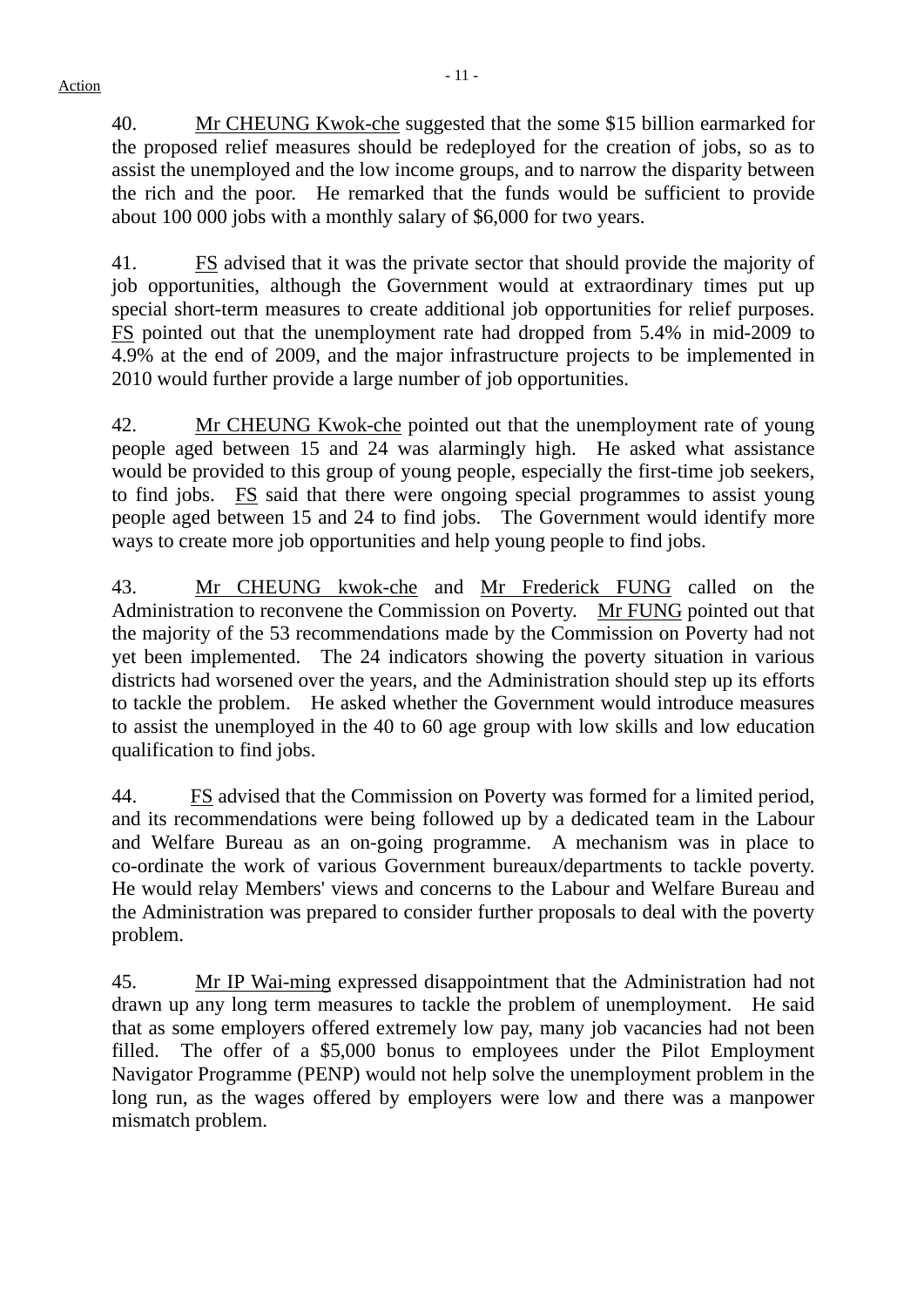46. FS responded that the PENP was designed to encourage employees to continue to work for the same employer for three months and more. In the long term, more job opportunities would be created with the development of the economy and the poverty problem would be alleviated. In this connection, initiatives that were pragmatic, proactive and conducive to society's overall development would be considered.

#### Relief measures

47. Noting that the business registration fees would be waived for one year, Mr WONG Yung-kan asked whether the Administration would consider freezing or waiving government fees and charges and also the rentals for public market stalls.

48. SFST responded that most government fees and charges were set based on the "users pay" principle. The Deputy Secretary for Financial Services and the Treasury (Treasury)2 supplemented that the relevant Legislative Council (LegCo) Panel was following up on the issue of rentals for public market stalls.

49. While expressing support for the initiative to waive the business registration fee for one year, Mr Vincent FANG enquired whether the Administration would consider also waiving the licence fees for hawkers for one year, say up to a limit of \$2,000. FS replied that he would consider Mr FANG's suggestion in consultation with the relevant Bureau.

50. Ms LI Fung-ying said that despite repeated calls from LegCo Members and the public in the past two fiscal years for introducing relief measures for those needy people who did not own any property, were not living in PRH or receiving assistance from the Comprehensive Social Security Assistance scheme, and earning an income below the level for salaries tax payment, the Administration had not included any measure in this year's Budget to help this group of people. Anticipating inflation in costs in the coming year, Ms LI asked whether the Administration would consider freezing those government fees and charges that affected people's livelihood in 2010-2011.

51. FS reiterated that people in different strata of the community would benefit from the additional resources put in by the Government in areas such as housing, education, welfare services, healthcare, etc. Inflationary pressure was expected to be moderate in 2010-2011, although there were concerns about the price increases in food items imported from the Mainland. The Government would consider carefully any fee revision proposal that might affect people's livelihood.

52. Dr Priscilla LEUNG commented that the Budget lacked measures to help the middle income people, and doubted the effectiveness of the increase in stamp duty for properties valued more than \$20 million in suppressing property prices. She asked whether the Administration would consider introducing measures to help the middle income people, such as extending the period of tax allowance for mortgage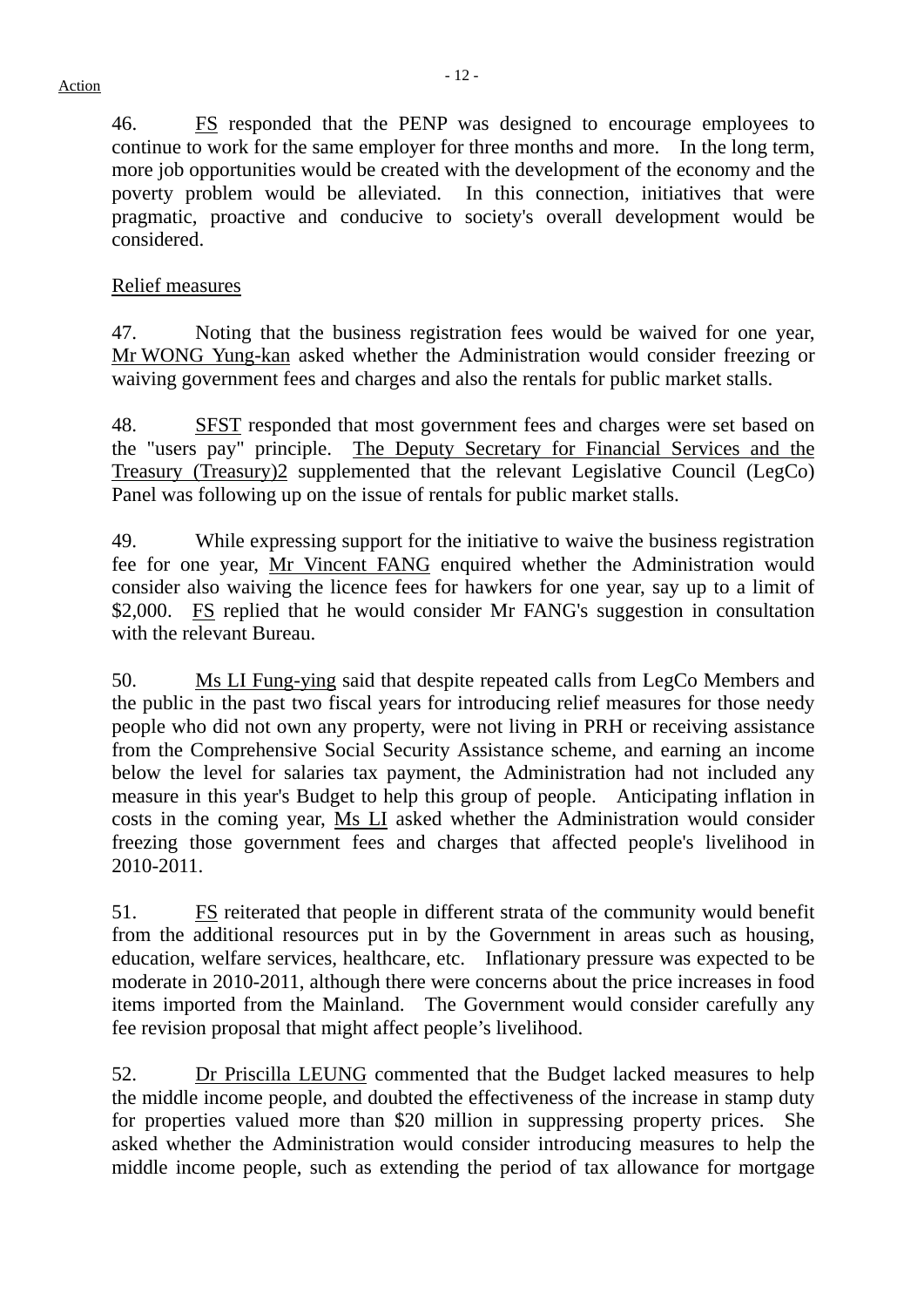payments, granting loans for starting new businesses and for purchasing homes. As for small and medium sized enterprises (SMEs), she asked whether the Administration would consider waiving the rents for lessees of commercial units in public markets and public housing estates, and whether the Special Loan Guarantee Scheme would be extended beyond 2010.

53. Mr CHAN Kin-por opined that as the middle income group had contributed substantially to Government revenue and the development of the economy, it was appropriate for the relief measures introduced in the Budget to cover this group. He considered that such relief measures should be direct and straight-forward so as to minimise the administrative costs.

54. SFST responded that the Budget had included both one-off and long-term measures to alleviate the burdens of the middle income group. These measures included concessions in salaries tax and rates. The Government had also introduced measures to stabilise property prices, and was closely monitoring the risk of asset-price bubbles.

#### Transport support allowance

55. Noting that the review of the Transport Support Scheme would only be completed by the end of 2010, Mr WONG Kwok-hing expressed concern that if the allowance was withdrawn after the review, the existing recipients might be forced to give up their jobs because of the high travelling expenses for going to work in urban areas. Mr LEE Cheuk-yan shared Mr WONG's concern. He opined that the Administration should lift the one-year limit for receiving the transport allowance and extend the scheme to cover all 18 districts.

56. FS responded that the review of the Transport Support Scheme focused on the provision of transport allowance to people earning low income and who needed to take cross-district journeys to work. Pending completion of the review, existing parameters of the Scheme would remain unchanged.

#### Promoting the development of higher education

57. While welcoming the Administration's initiative to reserve a site of 100 000 square metres for establishment of a self-financing tertiary institution, Mr CHEUNG Man-kwong asked whether the Administration would consider providing "study vouchers" of about \$50 000 per year for qualified students to study in the planned self-financing tertiary institution. He explained that the institution would need such funding support if it was to provide quality tertiary education on par with that of the existing publicly-funded universities.

58. In response, FS said that the main objective of the initiative was to provide more choices of tertiary institutions for students. As private tertiary institutions would have a different mode of operation, they were expected to find ways to finance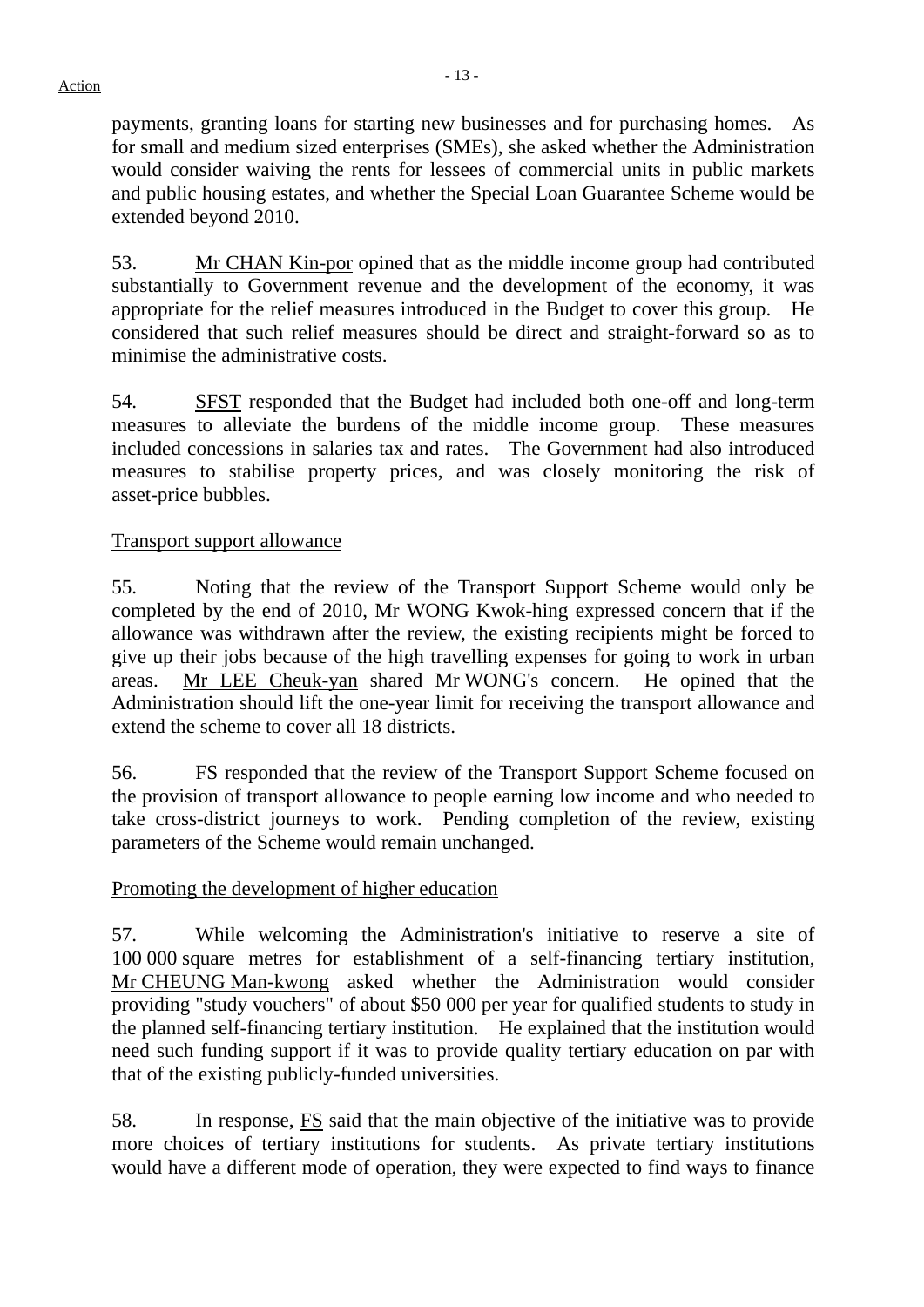- 14 - Action

their operation. The Administration would consider appropriate ways to assist the existing and future self-financing tertiary institutions as and when necessary.

59. Noting that the Administration expected the business sector to fulfil their social responsibilities in building a caring society, Prof Patrick LAU asked what incentives would be provided to encourage private enterprises to fulfil their social responsibilities, such as contributing to the establishment of a private university.

60. FS said that the Matching Grant Scheme (MGS) had effectively promoted the development of the institutions and helped foster a philanthropic culture. The Budget had allocated \$1 billion to launch the fifth MGS to support the diversified development of higher education. FS added that many private enterprises in Hong Kong were fully aware that in fulfilling their social responsibilities, they were fostering the development of the economy of Hong Kong, which in turn would benefit the whole society.

# Taxation

61. Noting that there would be an operating surplus of about \$19 billion for 2009-2010, Mr Paul CHAN enquired about the discrepancy between the estimated and the actual revenue from salaries and profits taxes and the reasons for such discrepancy. SFST responded that as a result of the Government's measures to cope with the challenges of the global financial crisis, the economy had recovered better than envisaged, leading to higher revenue from salaries and profits taxes as well as from stamp duties and land premium.

62. Mr Paul CHAN remarked that the relevant sectors had urged that depreciation tax allowance be granted for machinery and plants used under the "import processing" arrangement. He asked whether the Administration would raise with the Joint Liaison Committee on Taxation for a review to work out a feasible arrangement for granting the depreciation allowance in justified cases. SFST responded that any amendment to section 39E of the Inland Revenue Ordinance (Chapter 112) relating to the granting of depreciation allowance would have significant implication on Hong Kong's tax system, and the Administration would consult the Joint Liaison Committee on Taxation on the issue.

# Retirement protection

63. Mr CHAN Kin-por opined that in view of the aging population and the fact that the Mandatory Provident Fund Schemes were unlikely to be able to support people's living after retirement, the Administration should immediately look into the feasibility of introducing a comprehensive pension scheme for the whole community, and consult the public in due course. Otherwise, the Government would have to shoulder an increasingly heavy burden in taking care of the aged in future. FS took note of Mr CHAN's view.